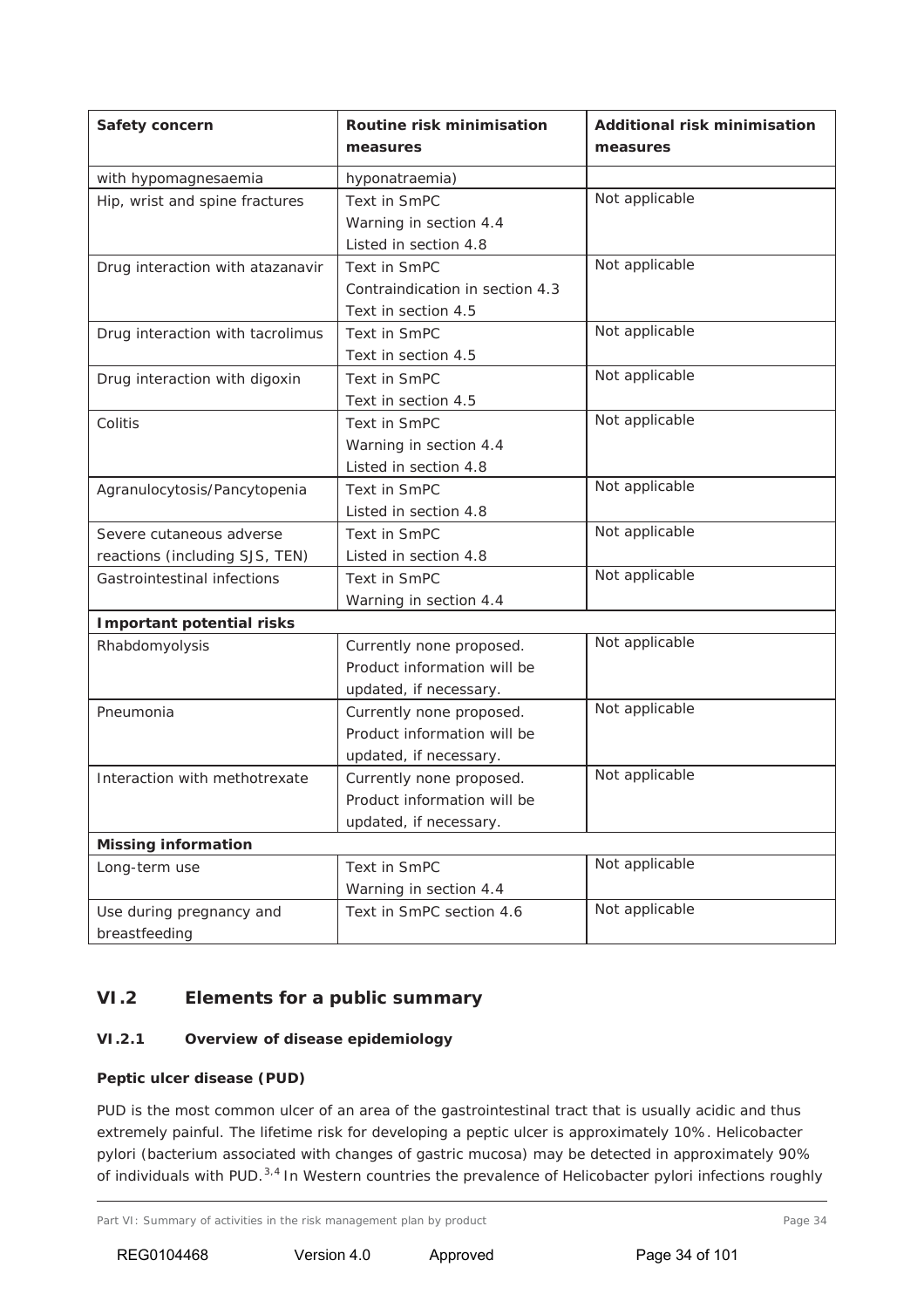matches age. Prevalence is higher in third world countries where it is estimated at about 70% of the population, whereas developed countries show a maximum of 40% ratio.

### **Reflux oesophagitis/Gastroesophageal reflux disease (GERD)**

Reflux oesophagitis, characterized by heartburn and acid regurgitation, is an esophageal mucosal inflammation due to retrograde flux of stomach contents into the esophagus. Clinically, this is referred to as GERD. GERD is a very common disorder. About 14% of adults suffered from heartburn or acid regurgitation on a weekly basis, and 7% noticed it once a day.<sup>5</sup>

#### **Zollinger-Ellison syndrome (ZES)**

ZES is caused by a tumour of the pancreas that stimulates the acid-secreting cells of the stomach to maximal activity, with consequent gastrointestinal mucosal ulceration. ZES occurs in approximately 0.1-1% of all patients with duodenal ulcers.<sup>6</sup>

#### *VI.2.2 Summary of treatment benefits*

Lansoprazole belongs to a group of drugs called proton pump inhibitors (PPIs) whose main action is a pronounced and long-lasting reduction of gastric acid production. Based on the available data from clinical studies and clinical experience of several years, Lansoprazole represents an effective drug in the treatment of peptic ulcer disease, reflux oesophagitis / gastroesophageal reflux disease (GERD), and Zollinger-Ellison syndrome.

If administered as indicated in the Summary of Product Characteristics and taking into account the contraindications, the warnings and precautions, Lansoprazole can be considered effective in the approved indications and generally well tolerated.

#### *VI.2.3 Unknowns relating to treatment benefits*

Not applicable.

### *VI.2.4 Summary of safety concerns*

#### **Important identified risks**

| <b>Risk</b>               | What is known                             | Preventability                    |
|---------------------------|-------------------------------------------|-----------------------------------|
| Low blood levels jof      | If you are on Lansoprazole for more       | Your doctor may decide to         |
| sodium, potassium,        | than three months it is possible that     | perform regular blood tests to    |
| calcium or magnesium.     | the levels of sodium, potassium,          | monitor your levels of            |
| (Electrolyte disturbances | calcium or magnesium in your blood        | magnesium. If you get any of      |
| like                      | may fall. Low levels of magnesium can     | these symptoms, please tell       |
| - hyponatraemia           | be seen as fatigue, involuntary muscle    | your doctor immediately.          |
| - hypokalaemia or         | contractions, disorientation,             |                                   |
| - hypocalcaemia in        | convulsions, dizziness, increased heart   |                                   |
| association with          | rate                                      |                                   |
| hypomagnesaemia)          |                                           |                                   |
| Hip, wrist and spine      | Taking a proton pump inhibitor like       | Talk to your doctor or            |
| fractures                 | Lansoprazole, especially over a period    | pharmacist before taking          |
|                           | of more than one year, may slightly       | Lansoprazole if you have          |
|                           | increase the risk of fracture in the hip, | osteoporosis or if you are taking |
|                           | wrist or spine.                           | corticosteroids (which can        |
|                           |                                           | increase the risk of              |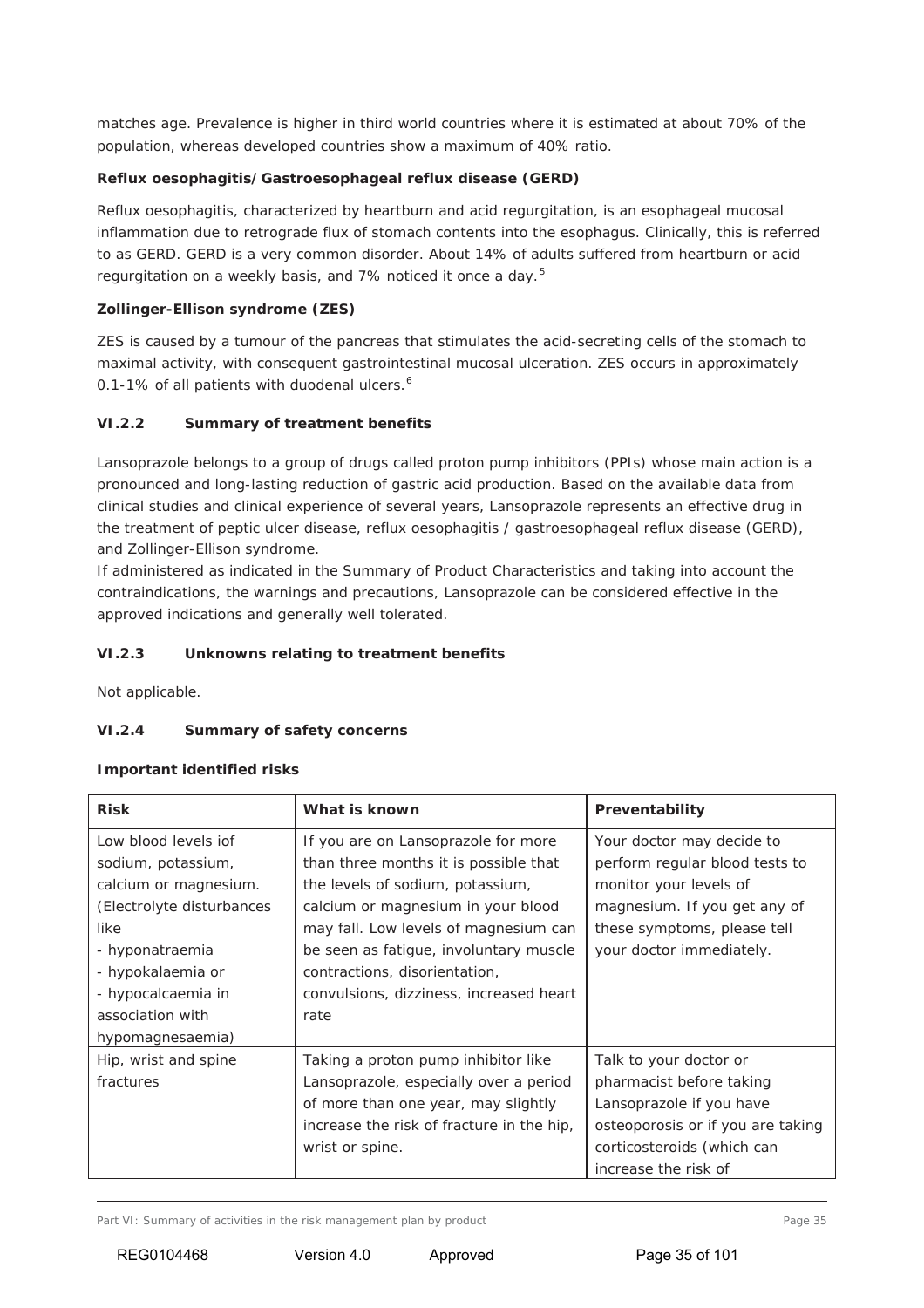| <b>Risk</b>                                                                                                                                                                                                                         | What is known                                                                                                                                                                                                                                       | Preventability                                                                                                                                                                                                                                                                                                                                                   |
|-------------------------------------------------------------------------------------------------------------------------------------------------------------------------------------------------------------------------------------|-----------------------------------------------------------------------------------------------------------------------------------------------------------------------------------------------------------------------------------------------------|------------------------------------------------------------------------------------------------------------------------------------------------------------------------------------------------------------------------------------------------------------------------------------------------------------------------------------------------------------------|
|                                                                                                                                                                                                                                     |                                                                                                                                                                                                                                                     | osteoporosis).                                                                                                                                                                                                                                                                                                                                                   |
| Drug interaction with<br>atazanavir, a drug used to<br>treat human<br>immunodeficiency virus<br>(HIV) infection                                                                                                                     | A study has shown that co-<br>administration of Lansoprazole (60 mg<br>once daily) with atazanavir 400 mg to<br>healthy volunteers resulted in a<br>substantial reduction in atazanavir<br>exposure, which means decreased<br>effect of atazanavir. | Do not take Lansoprazole if you<br>are taking a medicine containing<br>the active substance atazanavir.                                                                                                                                                                                                                                                          |
| Drug interaction with<br>tacrolimus, a drug used to<br>prevent rejection of a<br>transplant                                                                                                                                         | Co-administration of Lansoprazole<br>increases the blood level of tacrolimus<br>and therefore the risk of tacrolimus-<br>induced adverse drug reactions.                                                                                            | Tell your doctor if you are taking<br>medicines containing tacrolimus.<br>Monitoring of tacrolimus blood<br>level is advised when<br>concomitant treatment with<br>Lanzoprazole is initiated or<br>ended.                                                                                                                                                        |
| Drug interaction with<br>digoxin, a drug used to<br>treat chronic heart<br>insufficiency                                                                                                                                            | Co-administration of Lansoprazole and<br>digoxin may lead to increased digoxin<br>blood level and therefore increased<br>risk of digoxin-induced adverse drug<br>reactions.                                                                         | Tell your doctor if you are taking<br>medicines containing digoxin.<br>The blood level of digoxin should<br>be monitored and the dose of<br>digoxin adjusted if necessary<br>when initiating and ending<br>Lansoprazole treatment.                                                                                                                               |
| Bowel inflammatory<br>disease which causes<br>abdominal pain or<br>diarrhoea (colitis)                                                                                                                                              | Colitis is a very rare side effect of<br>Lansoprazole.                                                                                                                                                                                              | If diarrhoea occurs during the<br>treatment with Lansoprazole<br>contact your doctor<br>immediately. In the case of<br>severe and/or persistent<br>diarrhoea, discontinuation of<br>therapy should be considered.                                                                                                                                                |
| Agranulocytosis (severe<br>reduction in number of<br>white blood cells which<br>may decrease your<br>resistance to infection) /<br>Pancytopenia (reduction in<br>number of white blood<br>cells, red blood cells, and<br>platelets) | Agranulocytosis or pancytopenia are<br>very rare side effects of Lansoprazole.                                                                                                                                                                      | If you experience an infection<br>with symptoms such as fever<br>and serious deterioration of your<br>general condition, or fever with<br>local infection symptoms such as<br>sore throat/pharynx/mouth or<br>urinary problems, you should<br>see your doctor immediately. A<br>blood test will be taken to check<br>possible reduction of white blood<br>cells. |
| Severe adverse reactions<br>affecting the skin<br>(including Stevens-<br>Johnson syndrome, toxic<br>epidermal necrolysis)                                                                                                           | Severe skin reactions with reddening,<br>blistering, severe inflammation and<br>skin loss are very rare side effects of<br>Lansoprazole.                                                                                                            | Not applicable.                                                                                                                                                                                                                                                                                                                                                  |
| Infections of stomach and<br>intestines (Gastrointestinal<br>infections)                                                                                                                                                            | Decreased gastric acidity due to<br>Lansoprazole might be expected to<br>increase gastric counts of bacteria                                                                                                                                        | Not preventable.<br>If diarrhoea occurs during the<br>treatment contact your doctor                                                                                                                                                                                                                                                                              |

Part VI: Summary of activities in the risk management plan by product Page 36